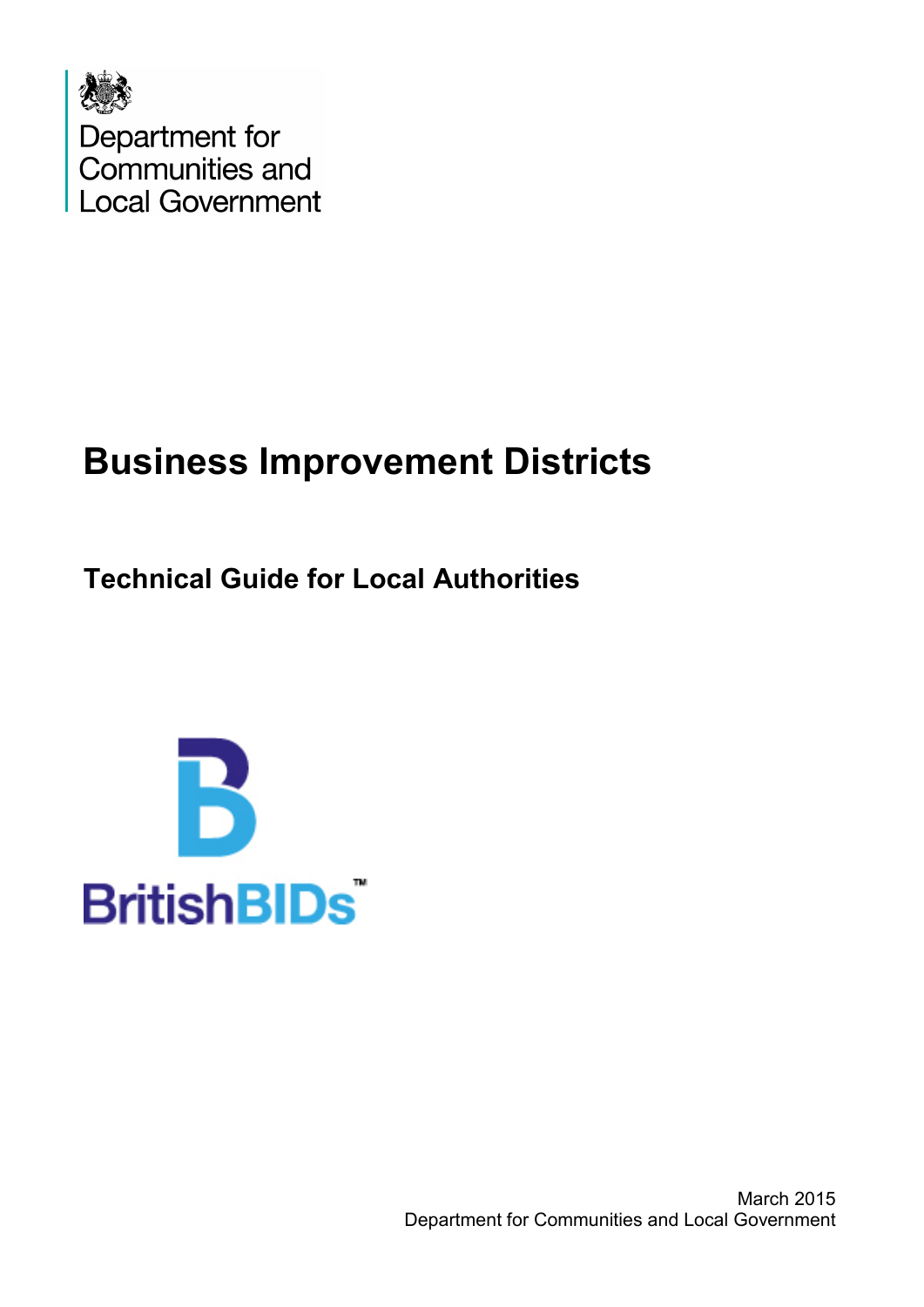

*© Crown copyright, 2014*

*Copyright in the typographical arrangement rests with the Crown.*

You may re-use this information (not including logos) free of charge in any format or medium, under the terms of the Open Government Licence. To view this licence, http://www.nationalarchives.gov.uk/doc/open[government-licence/version/3/](http://www.nationalarchives.gov.uk/doc/open-government-licence/version/3/) or write to the Information Policy Team, The National Archives, Kew, London TW9 4DU, or email: [psi@nationalarchives.gsi.gov.uk.](mailto:psi@nationalarchives.gsi.gov.uk) 

This document/publication is also available on our website at [www.gov.uk/dclg](http://www.gov.uk/dclg)

If you have any enquiries regarding this document/publication, complete the form at <http://forms.communities.gov.uk/> or write to us at:

Department for Communities and Local Government Fry Building 2 Marsham Street London SW1P 4DF Telephone: 030 3444 0000

For all our latest news and updates follow us on Twitter: https://twitter.com/CommunitiesUK

March 2015

ISBN: 978-1-4098-4564-5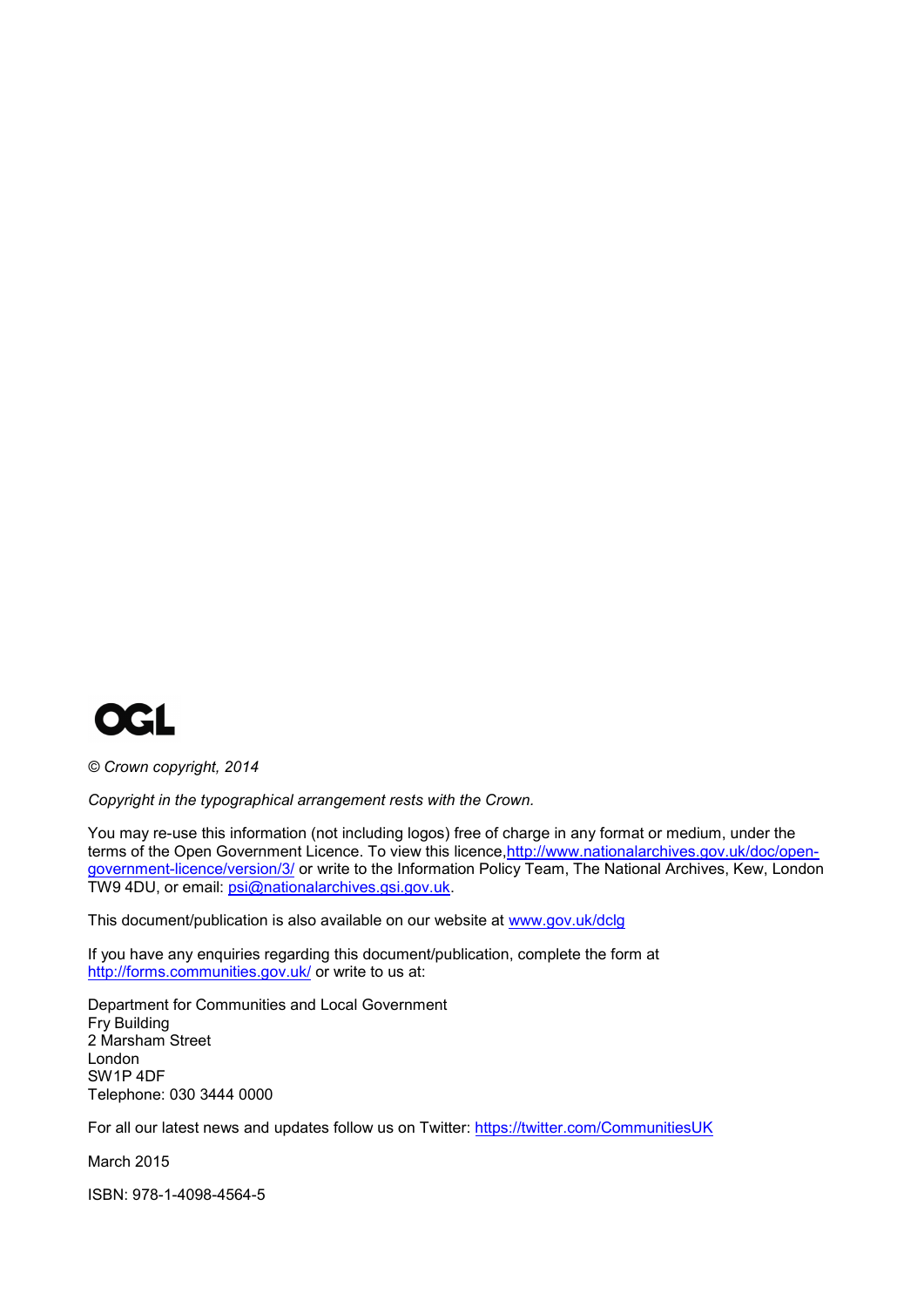# **Contents**

Being familiar with the BID Regulations - 4

Rating List Holder for provision of rating list data – 7

Service Provider for provision of statement of existing baseline services - 8

Collection of the BID Levy – 10

Ballot Holder - for provision of Ballot Services - 12

Notification of Ballot Outcome - 15

Declaring a Ballot Void - 16

Termination Procedures - 18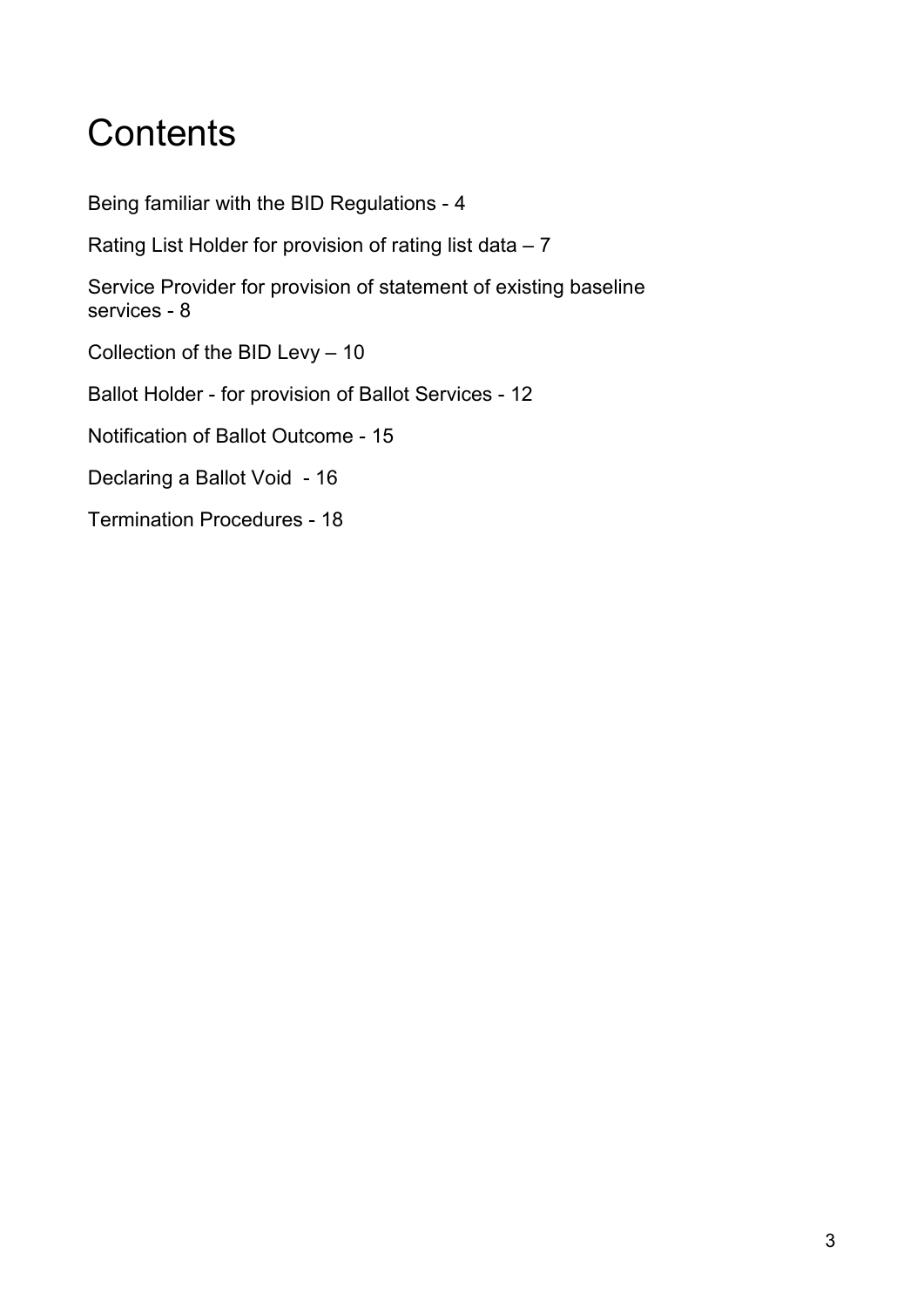### **Introduction**

This Technical Guide focuses on the core roles and responsibilities that a local authority is required to undertake in relation to a ratepayer-based Business Improvement District (BID) development, management and termination. BIDs are business-led partnerships focused on improving and enhancing commercial areas. These areas are typically within town and city centres, commercial locations and industrial estates, but can also cover tourist areas. Despite the business-led approach there are still a series of critical roles that a local authority is required to perform to facilitate the establishment, smooth running and termination as required.

It is the responsibility of both the local authority and the BID proposer to thoroughly read and understand the BID legislation to ensure the processes are executed appropriately.

The key legislation can be found at <http://www.legislation.gov.uk/all?title=Business%20Improvement%20Districts%20>

At the commencement of the BID development process, the local authority should agree a full timeline to ballot with the BID proposer to ensure all processes are covered and appropriate lead-in times have been considered and agreed. The responsibilities for a local authority in enabling the establishment and successful operation of a BID are set out below and described in detail in this paper:

### **1. Being familiar with the BID Regulations**

2. Rating List Holder

3. Service Provider - for provision of statement of existing baseline services

- 4. Collection of the BID Levy
- 5. Ballot Holder for provision of Ballot Services
- 6.Notification of Ballot Outcome
- 7. Declaring a Ballot Void
- 8. Termination Procedures

## **1. Being familiar with the BID Regulations**

The local authority will wish to satisfy itself that the responsibilities explained in this Guide have been completed in accordance with the BID legislation.

The local authority should ensure it has complied with the regulations, either through a formal committee process and/or through a delegated approval to a lead member or officer but this should be fully documented. In practice, local authorities with areas who are establishing a BID have decided to fulfil their responsibilities via a committee paper, which usually includes a formal approval for the respective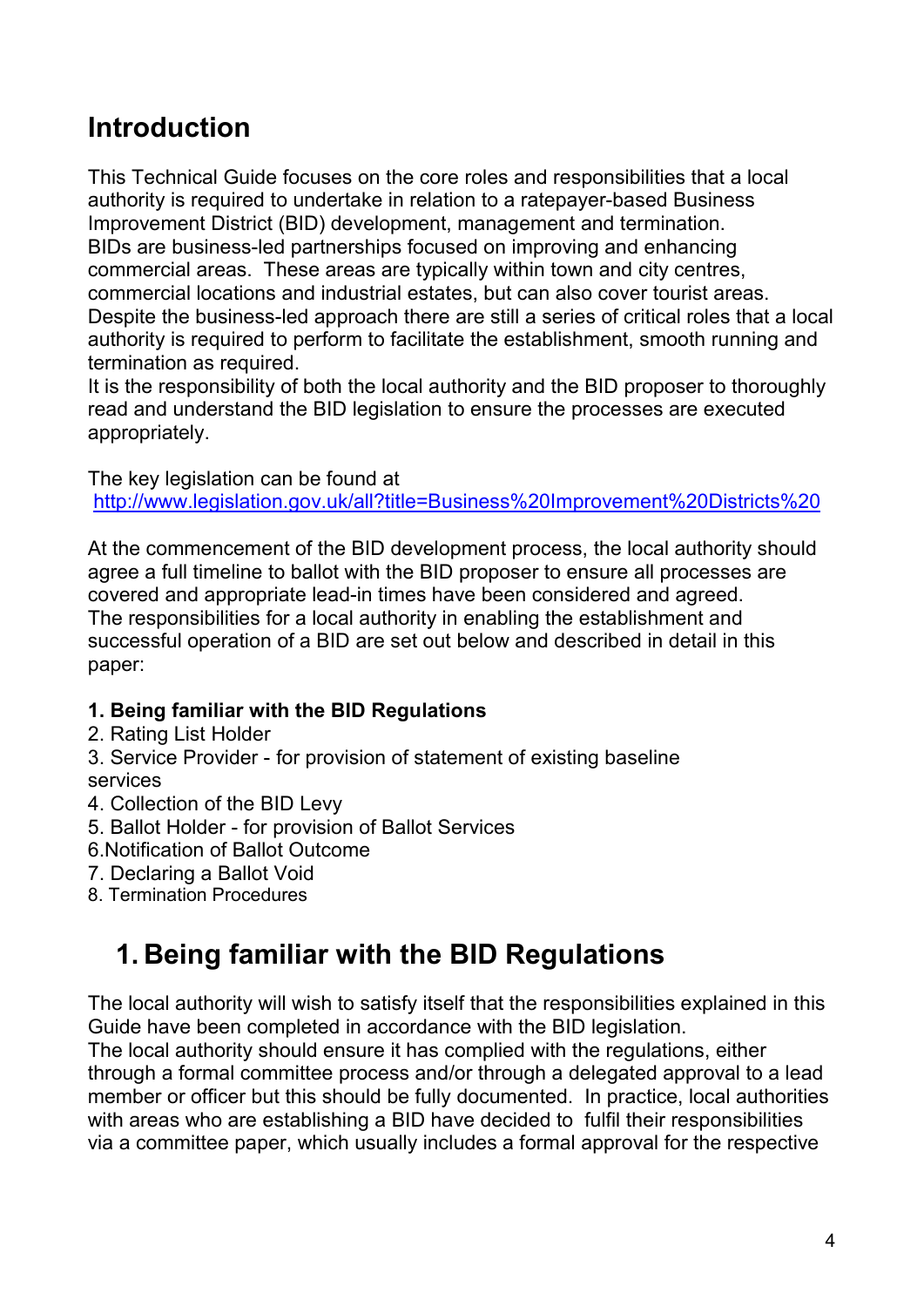local authority to cast their vote on their own hereditaments and to make the financial provision for the levy costs assuming a successful ballot. The local authority has specific responsibilities in the following areas:

### **1a. Veto of BID Proposals**

The local authority should satisfy itself that the BID proposal does not conflict with any existing local authority policy nor propose a disproportionate burden on particular businesses by way of an unfair levy charge on a certain 'class' of levy payers, for example by an inappropriate manipulation of the BID boundary. It is sensible to do this prior to allowing the ballot to take place so as to minimise the risk of having to veto the proposals following the ballot. An unfair charge may be a disproportionately higher rate for one sector/group of businesses that isn't reflected in the scope of the BID proposals or perhaps a disproportionately low rate for one sector/group of businesses that in effect means their services are being heavily subsidised by others. An inappropriate manipulation would involve examples such as capturing a high rateable value property, which in geographical terms appears outside the scope of the BID.

### *Veto of BID proposals (Reg 12)*

*12. (1) For the purposes of section 51(2) of the Act, the prescribed circumstances are that the relevant billing authority is of the opinion the BID arrangements are likely—*

*(a) to conflict to a material extent with any policy formally adopted by and contained in a document published by the authority (whether or not the authority is under a statutory duty to prepare such document); or* 

*(b) to be a significantly disproportionate financial burden on any person or class of persons (as compared to the other non-domestic ratepayers in the geographical area of the BID) and —*

*(i) that burden is caused by the manipulation of the geographical area of the BID or by the structure of the BID levy; and* 

*(ii) that burden is inequitable*

### **1b. Submission of the BID Proposals**

The local authority should be satisfied that the submission from the BID proposer includes a copy of the BID proposal; details of the consultation undertaken; details of the finances and financial management of the BID (all of which are likely to be contained in the single Business Plan document that businesses will vote on); and a demonstration that finances are available to cover the cost of the ballot in the event that it fails and the number of persons voting in favour was less than 20% of the number of persons entitled to vote.

The local authority must be notified that the BID proposer wishes to put proposals for a BID to a ballot, and the BID proposer needs to ask the billing authority (the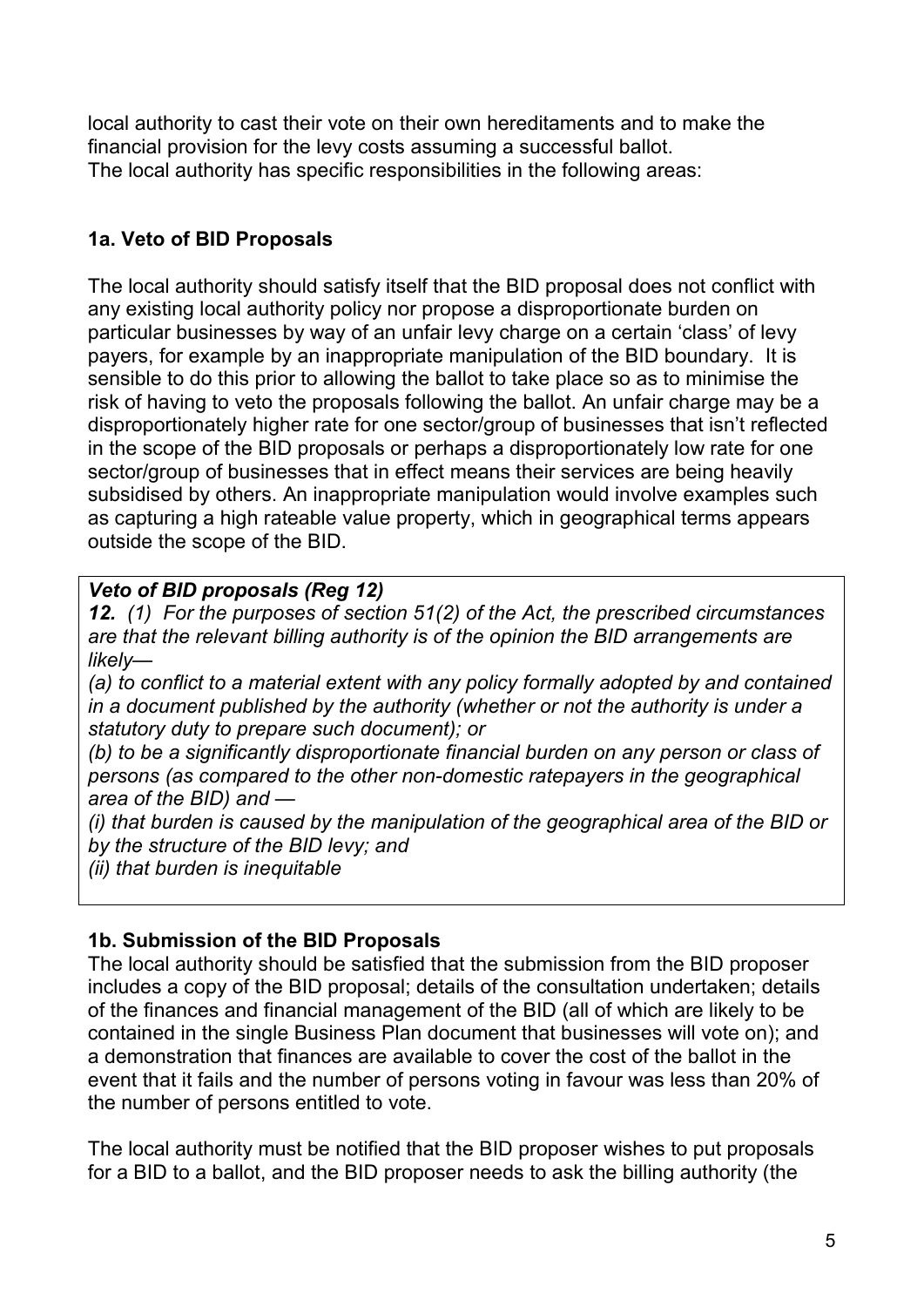local authority) to instruct the local authority's returning officer (the ballot holder) to hold a ballot.

#### *BID Proposals (Reg 4)*

*(2) Where a BID proposer decides to seek approval of BID proposals in a BID ballot or the BID body decides to seek approval of alteration proposals in an alteration ballot or renewal proposals in a renewal ballot, it shall—*

*(a) send to the relevant billing authority—*

*(i) a copy of the BID proposals, alteration proposals or renewal proposals, as the case may be, together with a summary of—*

*(aa) the consultation it has undertaken with those persons who are to be liable for the proposed BID levy;* 

*(bb) the proposed business plan (including the estimated cash flow, an estimate of the predicted revenue to be generated and the predicted expenditure to be spent under the BID arrangements, the predicted budget over the duration of the BID arrangements and the contingency margin included in the budget); and (cc) the financial management arrangements for the BID body, and the arrangements for periodically providing the relevant billing authority with information on the finances of the BID body; and* 

*(ii) a notice in writing requesting the relevant billing authority to instruct the ballot holder to hold a BID ballot in relation to the BID proposals, an alteration ballot in relation to the alteration proposals or a renewal ballot in relation to the renewal proposals, as the case may be; and* 

*(b) provide the relevant billing authority with such information as it shall reasonably require to satisfy itself that the BID proposer or, as the case may be, the BID body, has sufficient funds to meet the costs of the BID ballot, the renewal ballot, or the reballot in relation to the BID ballot, or the renewal ballot, as the case may be, should it be required to do so under regulation 10.* 

### **1c. Content of the BID Proposals**

The local authority will need to check that the final BID proposals include all of the details stated within Schedule 1 to the BID Regulations (the Business Improvement Districts (England) Regulations 2004) prior to proceeding to ballot. It should satisfy itself that all of these elements have been included in the BID proposals prior to giving the go ahead to the commencement of the ballot process.

### *Schedule 1*

*1. (1) Subject to sub-paragraphs (2) and (3), the matters which shall be included in BID proposals are—*

*(a) a statement of the works or services to be provided, the name of who will provide them (the name of the BID body or local authority BID body) and the type of body the provider is (whether a local authority, a company under the control of the authority, a limited company or a partnership);* 

*(b) a statement of the existing baseline services (if any) provided by the relevant billing authority or other public authority;*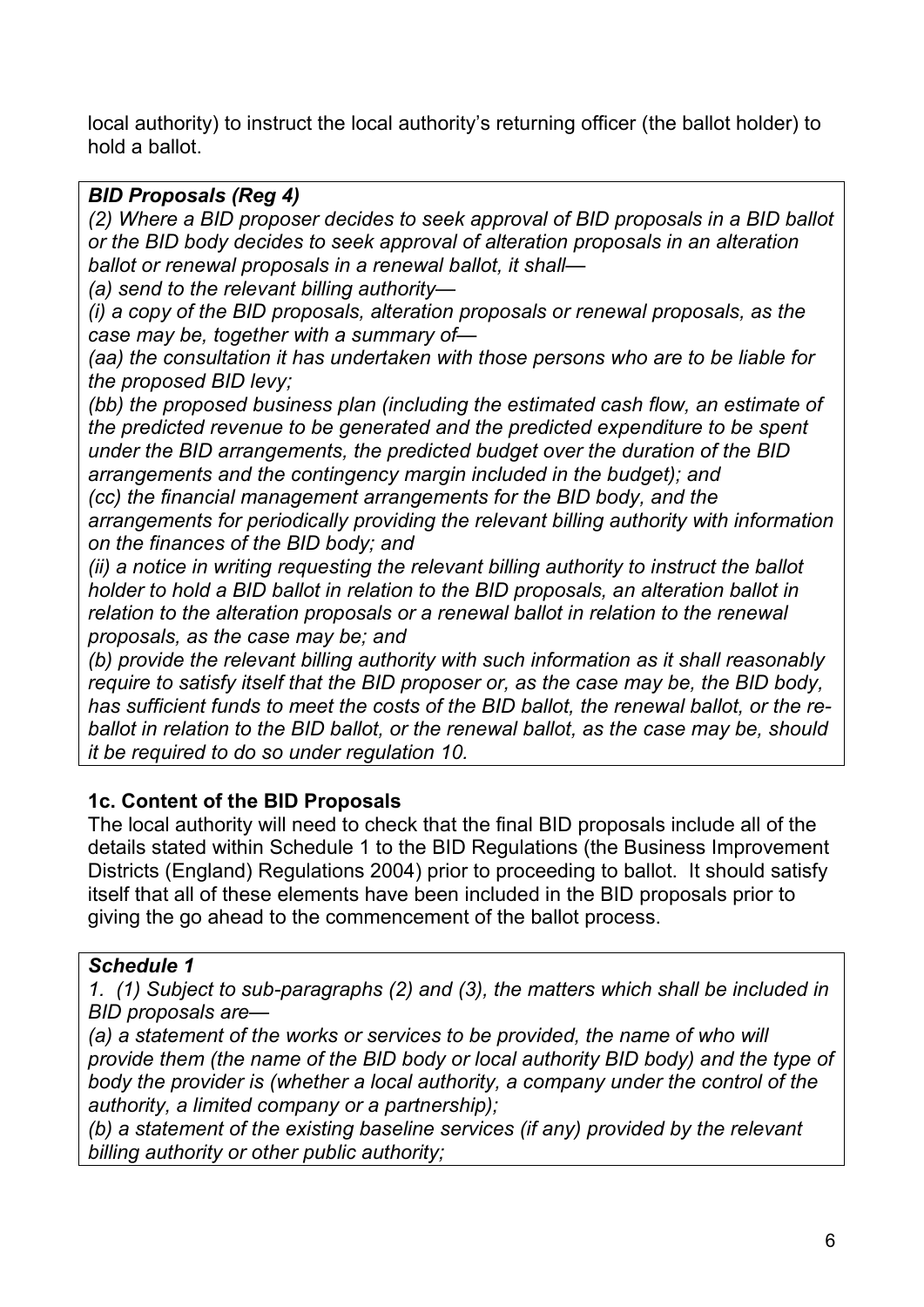*(c) a description of the geographical area (including a map showing that area) in which the proposed BID arrangements are to have effect;* 

*(d) a statement of whether all non-domestic ratepayers in the geographical area or a specified class of them are to be liable to the BID levy, an explanation of how the amount of the BID levy to be levied is to be calculated and an explanation of whether any of the costs incurred in developing the BID proposals, holding of the ballot or implementing the BID are to be recovered through the BID levy;* 

*(e) a statement of the specified class of non-domestic ratepayer (if any) for which and the level at which any relief from the BID levy is to apply;* 

*(f) a statement of whether the BID arrangements may be altered without an alteration ballot and, if so, which aspects of the BID arrangements may be altered in this way;* 

*(g) a statement of the duration of the BID arrangements; and* 

*(h) a statement of the commencement date of the BID arrangements*

### **2. Rating List Holder for provision of Rating List data**

On receipt of a valid request from the BID Proposer, the Local Authority is required to prepare a document (from its business rates records) showing the name of each business ratepayer within the boundary of the proposed BID, together with the address and rateable value of each relevant business property occupied or (if unoccupied) owned by the ratepayer, and provide this to the BID proposer.

Due to the nature of the rating list, the entries on this list can be out of date by virtue of for example vacancies or changes of occupation. The data from this source only guarantees the legally eligible hereditaments that are registered on the rating list at that point. The BID proposer will need to ensure the final voter list contains the appropriate updated information – please see details set out in 'Creating the Voter List'

When the Valuation Office Agency updates the ratings list, it is good practice to ensure that any changes that have occurred during the consultation period are forwarded to the BID proposer so that it can be reflected in the voter list where appropriate. The final update should be the last Valuation Office Agency update before the Notice of Ballot.

#### *Obtaining information from billing authority for the purpose of developing BID proposals (Reg 2)*

*2. (1) On receiving a request (made in accordance with paragraph 2) from any person who is developing BID proposals, the relevant billing authority shall– (a) prepare a document showing (as far as the relevant billing authority is able to ascertain from its non-domestic rates billing records at that time) the name of each non-domestic ratepayer and the address and rateable value of each hereditament which is occupied, or (if unoccupied) owned, by him in the geographical area of the BID proposals to be developed; and*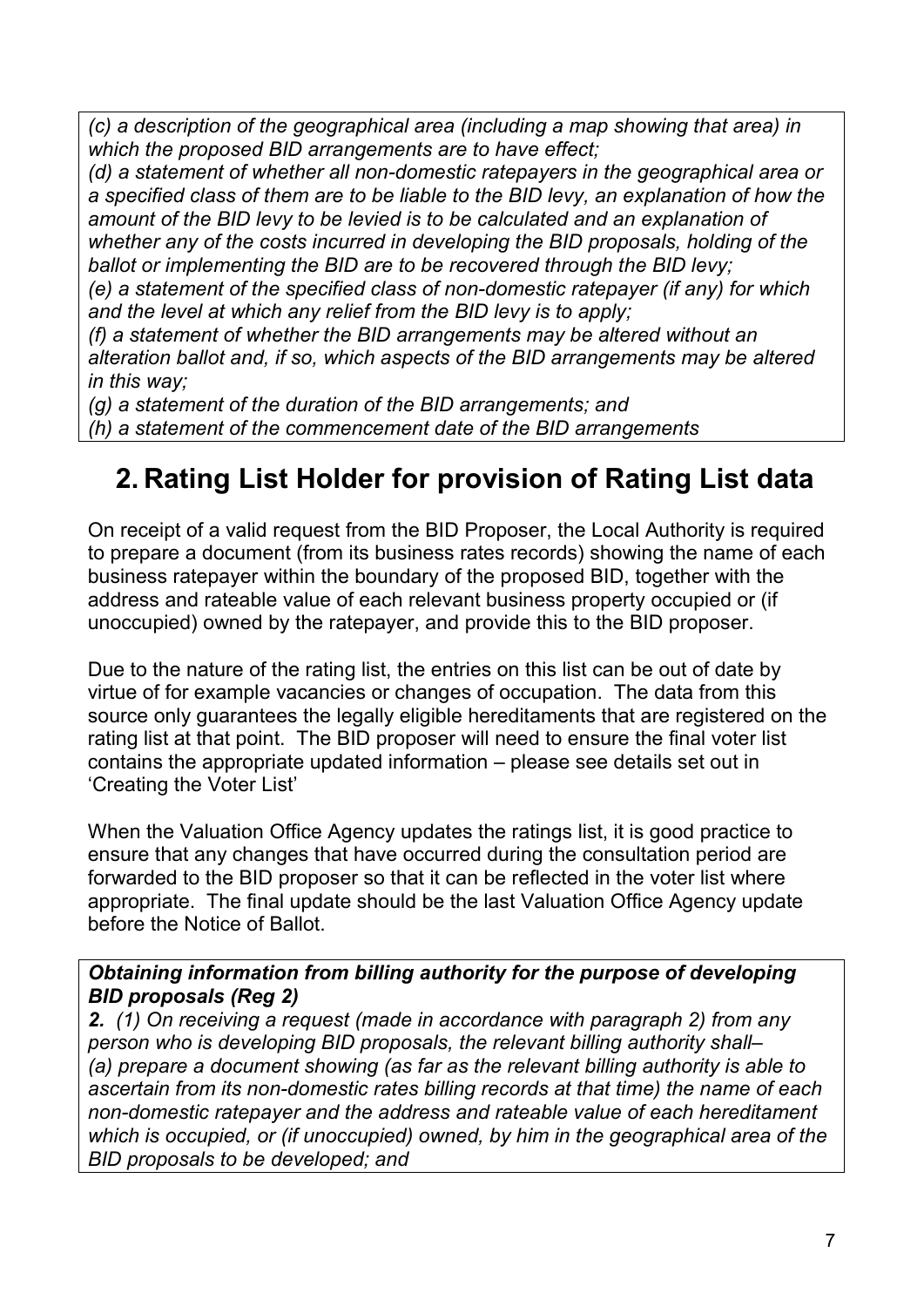*(b) supply a copy of the information in the document to the person concerned in data form.*

#### *Obtaining information from billing authority for the purpose of canvassing (Reg 11)*

*11. (1) As soon as practicable after instructing the ballot holder to hold a ballot (under regulation 5(1)), the relevant billing authority shall–*

*(a) prepare a document showing (as far as the relevant billing authority is able to ascertain from its non-domestic rates billing records at that time) the name of each non-domestic ratepayer and the address and rateable value of each hereditament which is occupied, or (if unoccupied) owned, by him in the geographical area to which any BID proposals, alteration proposals or renewal proposals, as the case may be, relate;* 

*(b) provide a copy of the document referred to in paragraph (1)(a) to the ballot holder as soon after instructing as practicable; and* 

*(c) make available for inspection by any person a copy of the information in the document referred to in sub-paragraph (a) at its principal office during normal working hours.*

### **3. Service Provider for provision of statement of existing baseline services**

It is a requirement under Schedule 1, paragraph 1(1) (b) to the BID Regulations that the BID proposals include a statement of the existing baseline services provided by the local authority or any other public authority in the proposed BID area. The statement will form part of the BID proposals which demonstrate to businesses voting for the BID that the proposed BID services are additional to the baseline services provided by the public authorities.

It is best practice for a baseline agreement to be approved at the start of a BID's term which sets out baseline services the local authority is going to provide (that reflects the statement of existing baseline services) and services to be provided by the BID. It is unrealistic for local authorities to commit to specific service levels for the full five year term of the BID. The BID proposer and local authority need to agree a process for reviewing the baseline agreement and best practice suggests the baseline agreement includes an annual commitment for review and if necessary update service levels, to reflect the services each will provide the following year.

Where a change in the baseline services provided by the local authority results in the BID having to alter the BID arrangements, it may need to hold an alteration ballot before it can do so. Changes can be made to the arrangements without a ballot, but only where the original arrangements contain provision to this effect and only where the change would not alter the geographical boundary of the BID, increase the levy or cause anyone to pay the levy who had not previously been liable.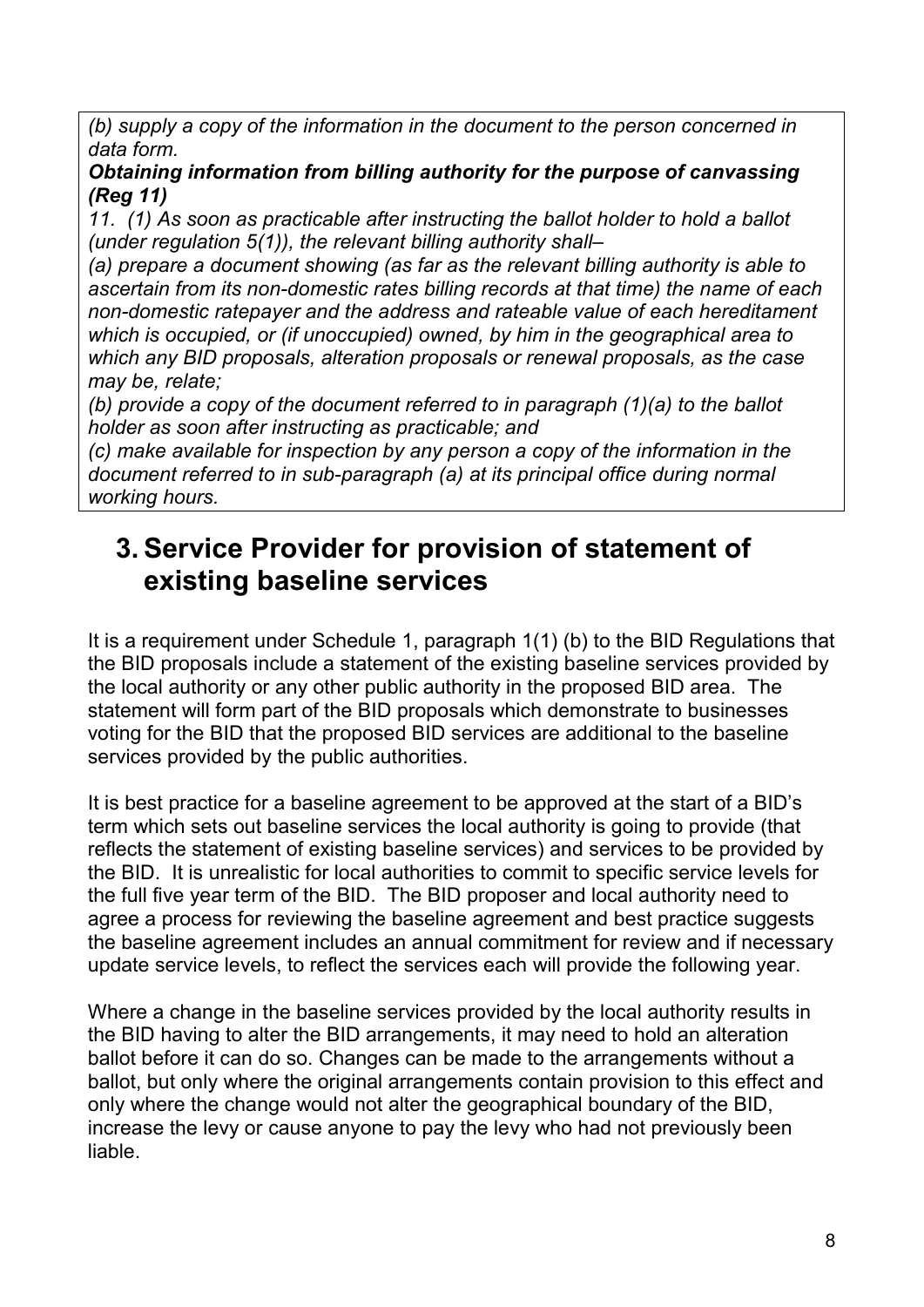*Schedule 1*

*(b) a statement of the existing baseline services (if any) provided by the relevant billing authority or other public authority;* 

*Alteration of BID arrangements without an alteration ballot (regulation 16) (1) Subject to paragraphs (2) to (4), BID arrangements may be altered without an alteration ballot where the arrangements include a provision to that effect.*

*(2) No provision mentioned in paragraph (1) may alter—*

*(a) the geographical area of the BID; or*

*(b) the BID levy in such a way that would—(i) cause any person to be liable to pay the BID levy who was not previously liable to pay; or*

*(ii) increase the BID levy for any person.*

*(3) Where paragraph (1) applies, the BID arrangements must include a provision describing the procedure to make the alteration.*

*(4) The procedure referred to in paragraph (3) must include—*

*(a) where there is a BID body, a consultation between the BID body and the relevant billing authority; and*

*(b) where a local authority BID body is responsible for implementing the BID arrangements, a consultation between the relevant billing authority and such representatives of the business community for the geographical area of the BID as the authority considers appropriate.*

*(5) Where the BID arrangements are altered pursuant to this regulation—*

*(a) the billing authority shall ensure the BID arrangements (as altered) are made by the time those BID arrangements (as altered) are to come into force and shall send a notice in writing explaining the reason for and the effect of the alteration to each person liable for the BID levy; and*

*(b) sections 44 to 47 of the Act, regulations 14 to 18 and Schedules 3 and 4 shall have effect from the date the BID arrangements (as altered) come into force as if a reference in each of those provisions to "BID arrangements" were a reference to the BID arrangements (as altered).*

*Alterations of the BID arrangements following a ballot (regulation 17)*

*(1) Where there is a proposal to alter—*

*(a) BID arrangements and those arrangements do not include a provision allowing for the arrangements to be altered without a ballot;*

*(b) the geographical area of the BID; or*

*(c) the BID levy in such a way that would—*

*(i) cause any person to be liable to pay the BID levy who was not previously liable to pay; or*

*(ii) increase the BID levy for any person,*

*the BID body or, where a local authority BID body is responsible for implementing the BID arrangements, the relevant billing authority may alter the BID arrangements in accordance with this regulation.*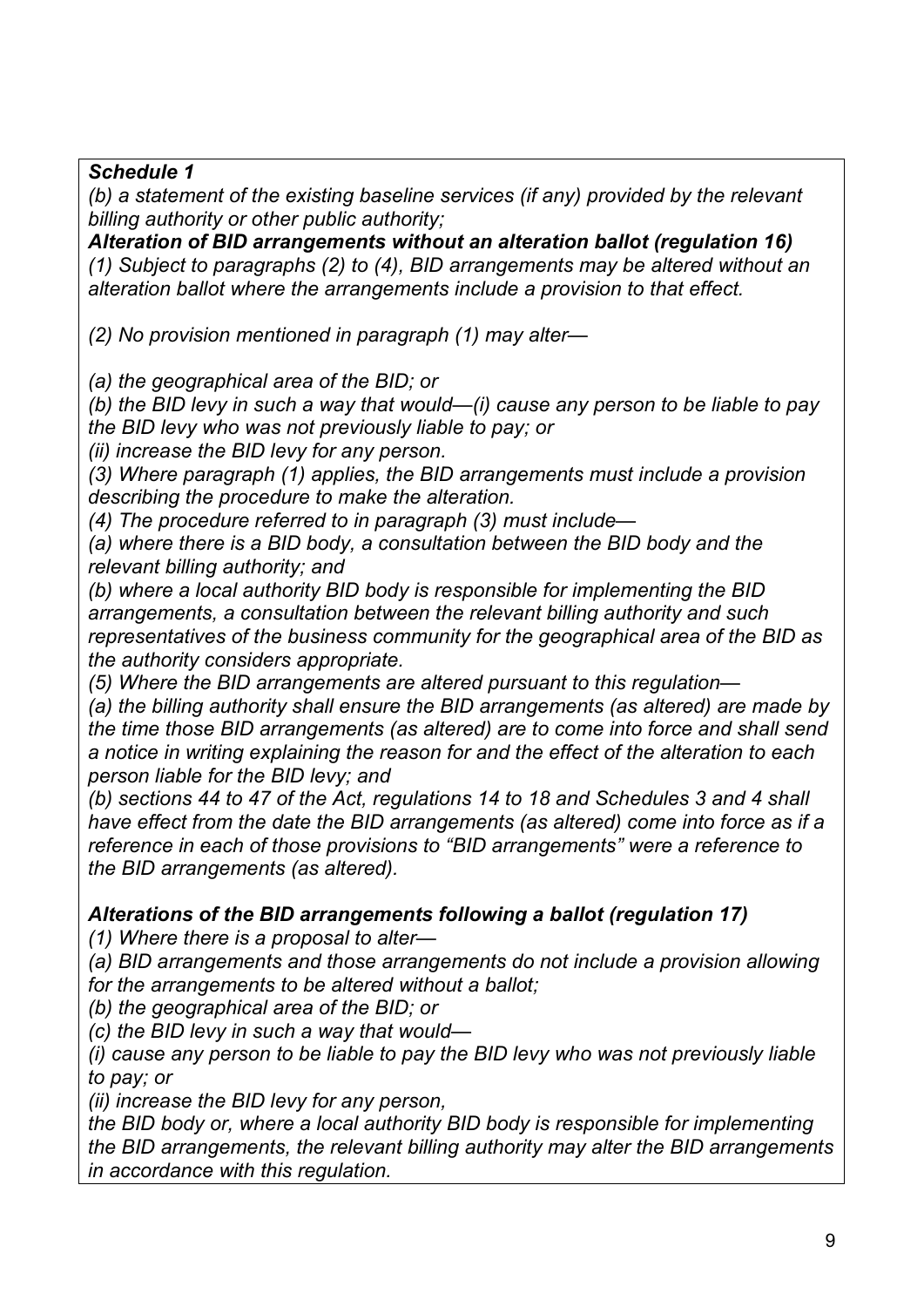*(2) An alteration of the BID arrangements under this regulation is not to come into force unless the alteration proposals are approved by a ballot of the non-domestic ratepayers who are to be liable for the BID levy under the BID arrangements (as altered) ("an alteration ballot") and they are not to be regarded as approved by an alteration ballot unless—*

*(a) a majority of the persons voting in the alteration ballot have voted in favour of the alteration proposals; and*

*(b) the aggregate of the rateable values of each hereditament in respect of which a person voting in the alteration ballot has voted in favour of the alteration proposals exceeds the aggregate of the rateable values of each hereditament in respect of which a person voting in the alteration ballot has voted against the alteration proposals.*

*(3) Where BID arrangements are altered pursuant to this regulation—*

*(a) the billing authority shall ensure the BID arrangements (as altered) are made by the time those BID arrangements (as altered) are to come into force; and (b) sections 44 to 47 of the Act, regulations 14 to 18 and Schedules 3 and 4 shall have effect from the date the BID arrangements (as altered) come into force as if a reference in each of those provisions to "BID arrangements" were a reference to the BID arrangements (as altered).*

### **4. Collection of the BID Levy**

The local authority is required to manage the collection and enforcement of BID levy charges. In practice the BID body and the local authority establish a levy collection agreement often known as an Operating Agreement. The principle of this agreement is to define the principles and processes for collecting the levy; enforcing the payment of the levy; reporting on collection and bad debt; monitoring provisions between then BID and the local authority; and providing regular detailed and summary information on the service to the BID as the client. Best practice suggests that a draft arrangement between the authority and BID should be available for scrutiny by businesses during the ballot period.

The local authority may opt to send the levy bill out as part of the business rate bill or as a separate bill. Best practice suggests that a separate bill that includes a clear logo for the BID on the header of the bill and a smaller local authority logo with reference to the local authority being the collection agency on behalf of the BID is preferable. This helps to ensure businesses recognise that the BID is delivering specific services over and above that which is funded and delivered by the local authority. The local authority is also required to issue an annual billing leaflet with the levy bills and this should include the previous year's financial summary and the forecast for the forthcoming year as per Schedule 4 to the BID Regulations, paragraph 3 (2). In practice, a billing leaflet is often produced by the BID with the inhouse design style and approved by the local authority prior to printing.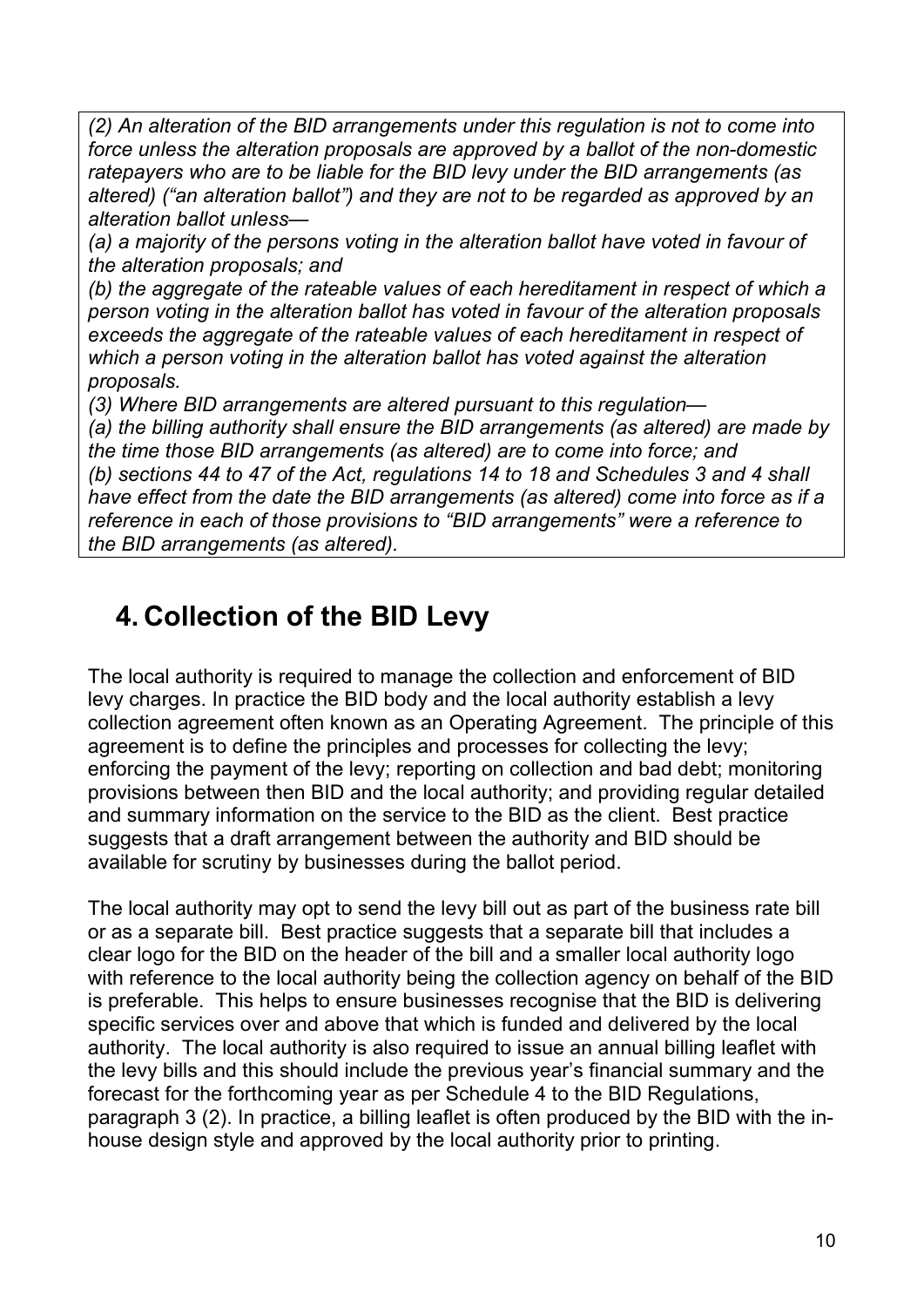The mechanism for charging should be defined within the levy rules of the BID business plan and should be agreed between the BID proposer and local authority rating department in advance of publication of the Business Plan. There is no requirement within the BID regulations to follow the charging principles of the business rates system; instead it is up to the BID proposer to consider the principles that are appropriate to their location.

There are two charging principles – 'daily charging' that mirrors the approach in the business rate system of the charge being broken down to each day of the 365 days of the year thereby managing refunds as each change to occupation occurs; or 'chargeable day' that imposes the full year levy charge on the incumbent on a fixed day of the year (usually 1<sup>st</sup> April) and then makes no refunds within the year as a result of any changes. The daily charge system is a more complex system and therefore requires a greater resource making the annual levy collection charge higher. Where refunds are provided a further component on the levy rules should be fixing the charging system so that it operates within a closed financial year meaning refunds are only applicable within the current chargeable year. Whilst the chargeable day system tends to be preferred by BIDs because it provides a more predictable cash flow and usually means a lower collection charge.

The local authority is permitted to charge a reasonable fee for this service. There have been wide variations on charging policies across the country with approximately one third of local authorities providing the service at no charge to the BID, whilst others at the other end of the spectrum charging over £100/hereditament (Source: British BIDs Nationwide BID Survey). As a consequence levy payers have increasingly challenged these charges on the basis that there appears to be no correlation between the levy collection rate and its relative collection charge. The Industry Criteria and Guidance Notes (published by British BIDs annually on behalf of the British Retail Consortium, the British Council of Shopping Centres, the Federation of Small Businesses and the Inter Bank Rating Forum) recommend an industry standard of 'a maximum charge of £35/hereditament or 3% of annual levy income, whichever is the lower.

### *Administration of the BID Levy etc (Reg 15)*

*15. The relevant billing authority shall, by the commencement date, provide for the imposition, administration, collection, recovery and application of the BID levy and Schedule 4 shall have effect with respect to those matters.*

### *Schedule 4 paragraph 3*

*(2) A billing authority must when it serves a demand notice supply to the person to whom the notice is served the following information—*

*(a) the revenue from the BID levy the billing authority was due to receive in the previous year;* 

*(b) the amount spent on the BID arrangements in the previous year; (c) a description of the matters on which it was spent; and*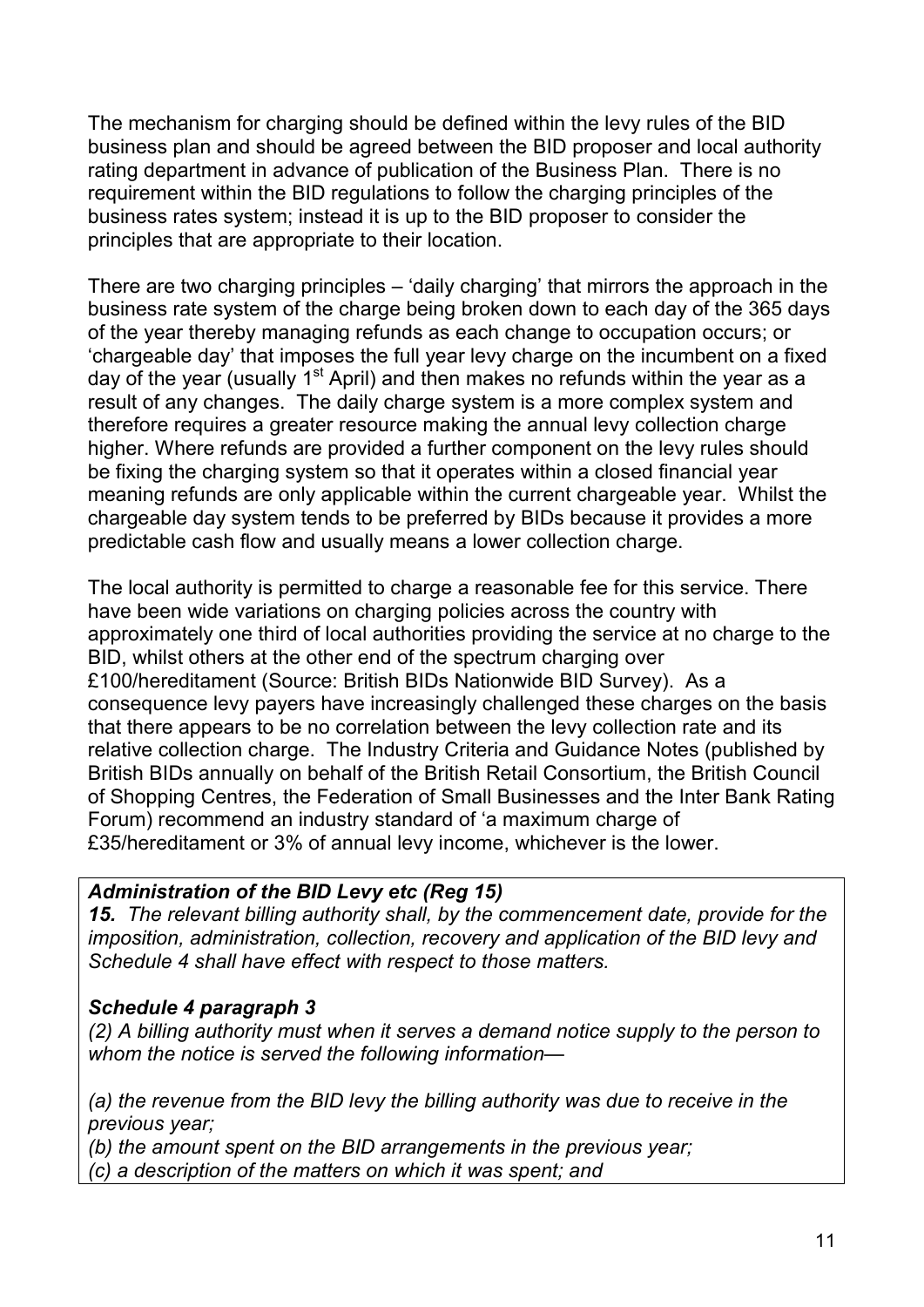*(d) a description of the matters on which it is intended to spend the revenue from the BID levy in the financial year.*

### **5. Ballot Holder for provision of Ballot Services**

The local authority is required to ensure the ballot is operated, either in-house or outsourced, in line with the BID Regulations. Irrespective of whether the ballot is run in-house or outsourced, the local authority ballot holder still remains legally responsible for the ballot process as set out within the Regulations.

### **Ballot Timetable**

The timetable for the ballot is defined within Schedule 2 to the BID Regulations stating the key dates as follows:

- Notification to the local authority and the Secretary of State by the BID proposer (min 84 calendar days prior to submitting proposals to the local authority)
- Notice of Ballot (Ballot holder to notify voters) (min 42 calendar days before the ballot day)
- Ballot Period (min 28 calendar days)
- Ballot Day (must be a working day and finish at 5pm)
- Count and Announcement (as soon as 'practicable' after the ballot day)

### **Creating the Voter List**

The local authority is required to ensure a voter list has been created in readiness for a ballot, and this must originate from the rating list to define the eligible hereditaments. The Regulations set out that the voter must be an eligible ratepayer who will be liable to pay the BID levy and that the address to which the ballot paper must be sent can be the address of the hereditament within the BID area or their principal place of business. In practice the rating list does not always provide all the relevant information that enables the creation of the voter list, the key information it does provide is the actual hereditament entry and Unique Property Reference Number (UPRN).

Best practice demonstrates that the default position should be to prepare the list using the local hereditament address with 'The Manager' as the contact and then to update the list to a principal place of business/head office when voter details are confirmed. Therefore the local authority should identify how additional voter details can be collected to maximise the opportunity for businesses to cast their vote. This may be done directly by the local authority by way of pre-ballot canvass but, perhaps most likely, via the BID proposer ensuring evidence of voter identity is proved to the ballot holder who remains responsible for the list at all times. All ballot papers are required to be sent within England via a postal ballot and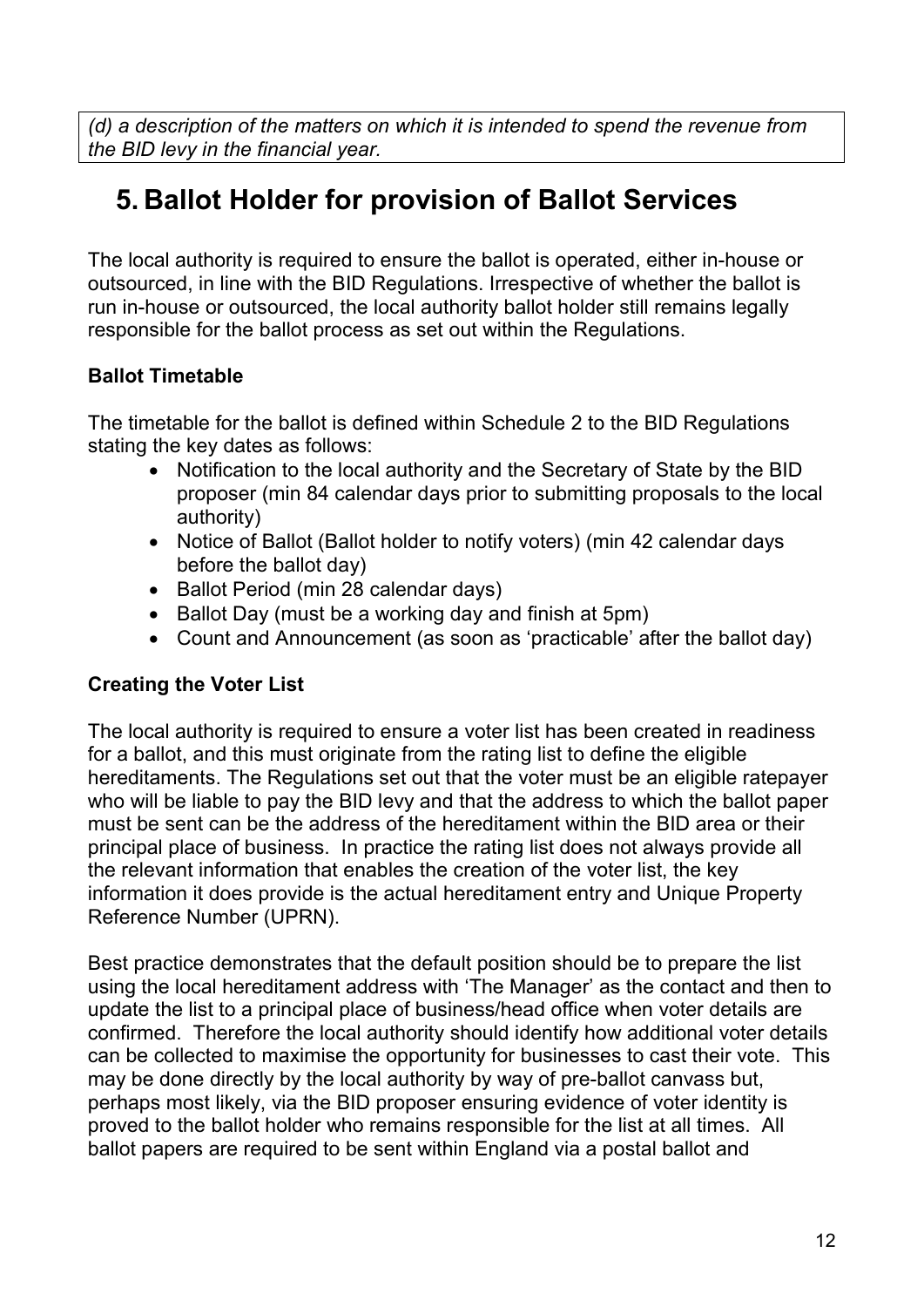therefore any person entitled to vote that is located outside England must be identified in advance and offered a proxy.

### **Managing Changes to the List**

To ensure that the final voter list is as accurate as possible, the ballot holder should ensure it corresponds with the rating list update from the Valuation Office Agency closest to the date of Notice of Ballot. Once the Notice of Ballot has been issued to the voters, this list is then fixed and no changes to the rating list can be taken into account during the ballot period. In the event that ballot papers have not reached the correct name and address of the voter during the period of the ballot the Regulations allow two provisions:

- 1. Proxy Application where a named voter is unable or is not the appropriate person to vote, he/she can apply for a proxy vote to be given to a colleague within the same business. This can be done from the date of the Notice of Ballot through to ten days before the end of the ballot period. The proxy application must be sent from the original named voter to the ballot holder.
- 2. Replacement of Lost Papers where a voter has not received a ballot paper by the fourth day before the end of the ballot period, the voter can apply for a replacement ballot paper.

### **Ballot Principles**

The ballot is run as a secret ballot meaning that the BID Proposer will not be notified of which way votes have been cast at any stage of the ballot, or after the ballot has ended. However the ballot holder may report to the BID Proposer during the ballot which ballot papers have been received.

The ballot must be won on two counts – both a majority by number of votes; and a majority by rateable value of those that turnout to vote with no turnout threshold required. The count of the ballot papers is the responsibility of the ballot holder and is required to be carried out as soon as practicable after the ballot has ended. In practice, it is usually undertaken the morning after the ballot has ended with the announcement straight after the count on the same day.

### **Ballot Materials**

There are two sets of documents prepared for the ballot– firstly the documents created and issued in accordance with the Regulations; and secondly the campaign and canvassing documents produced by the BID proposer and not dictated by the Regulations nor requiring the involvement of the local authority.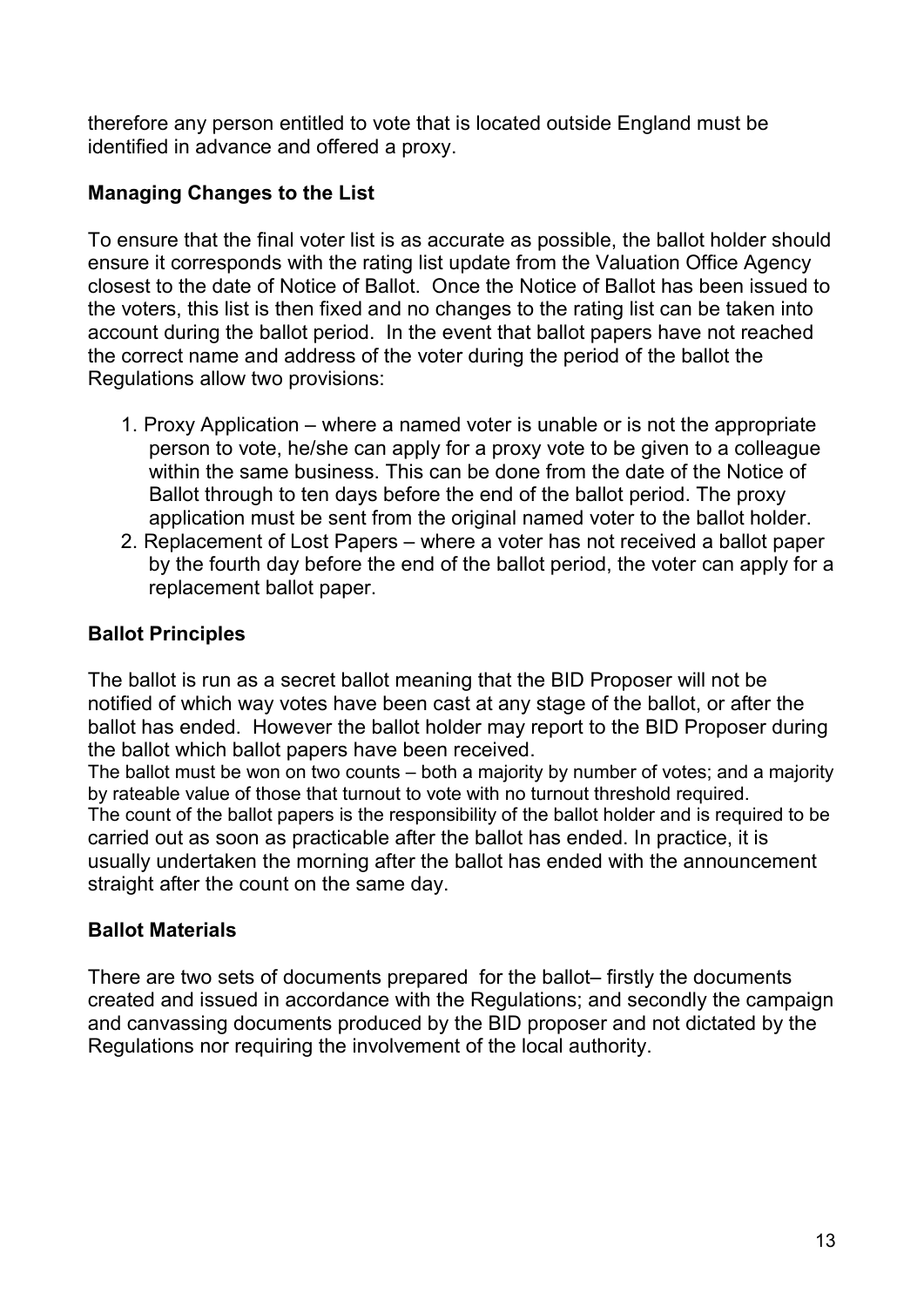### **Ballot Documents**

The BID proposer will send out the notification of their intention to put the BID proposals to a ballot to both the Secretary of State and the local authority, at least 84 days before formally asking the ballot holder to arrange a ballot.

The Ballot Holder will send out the following:

- a. Notification to the Secretary of State at least 42 days before the day of the ballot, confirming that the Notice of Ballot has been issued
- b. Notice of Ballot and covering letter to those entitle to vote, which includes an explanation of the ballot arrangements, an explanation that the person may request a copy of the BID proposals from the BID proposer and provides the name and address of the BID proposer.
- c. Ballot Paper (best practice suggests using a different colour for the ballot paper to ensure it stands out and ensuring the envelopes used include the logo for the BID and a strapline making reference to 'Ballot papers enclosed, please return by *date*').
- d. Ballot Statement (often produced by the BID proposer in line with the other campaign documents and approved by the local authority. This must be sent out with the ballot paper and should be an impartial and factual document which provides an explanation of the BID arrangements and the ballot arrangements )

Best practice also suggests the inclusion in the ballot documents of:

- e. The statement of existing baseline services (these must be available for inspection prior to the ballot). If a Baseline Agreement has been agreed (which includes the statement of existing baseline services) then this should be made available. Section 3 of this Guide refers
- f. Levy collection arrangement (or operating agreement, (available for inspection prior to the ballot and for adoption at the commencement of the BID)) Section 4 of this Guide refers

### *Ballot holder (Reg 6)*

*6. (1) The person who holds a BID ballot, renewal ballot, alteration ballot or reballot ("the ballot holder") shall be the person the relevant billing authority has appointed under section 35 of the Representation of the People Act 1983([1](http://www.legislation.gov.uk/uksi/2004/2443/regulation/6/made#f00009)) as the returning officer for elections to that authority.* 

*(2) The ballot holder may by writing under his hand appoint one or more persons to discharge all or any of his functions under these Regulations.* 

### *Arrangements for holding a ballot and conduct of a ballot (Reg 7)*

*7. On receipt of an instruction under regulation 5, the ballot holder shall make arrangements for conducting a BID ballot, alteration ballot, renewal ballot or reballot, as the case may be, in accordance with Schedule 2. Persons entitled to vote (Reg 8)*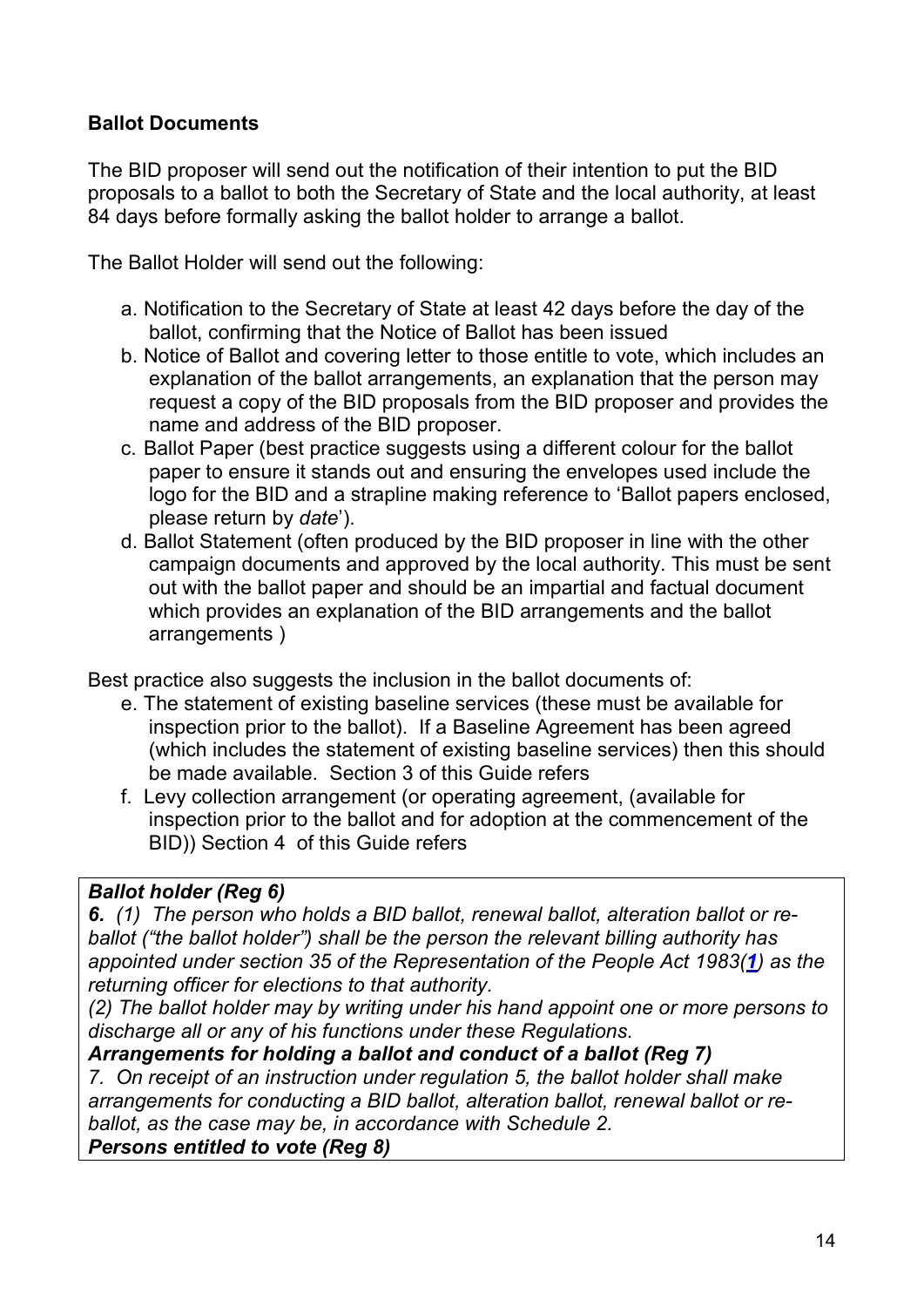*8.—(1) Subject to paragraph (3), a person shall be entitled to vote in a BID ballot, an alteration ballot or a re-ballot in respect of a BID ballot or an alteration ballot if, on the date the ballot holder publishes the notice under paragraph 3(a) of Schedule 2, he falls within the class of non-domestic ratepayers to be liable for the BID levy described in the BID proposals or the alteration proposals, as the case may be. Schedule 2*

*8.—(1) Nothing is to be printed on the ballot paper except in accordance with this paragraph.* 

*(2) Each ballot paper may have a number or barcode printed on the back.*

*(3) The box in which a vote may be marked on the ballot paper shall not be less than 1.5 centimetres square.* 

*(4) All of the words on the ballot paper shall appear in the same size type.* 

*10.—(1) One ballot paper shall be issued in respect of each person entitled to vote in the BID ballot, renewal ballot, alteration ballot or re-ballot, as the case may be, in respect of each hereditament for which he is entitled to vote.* 

*(2) The address to which the ballot paper is to be sent is—*

*(a) the address of the hereditament or the principal place of business within England of the person entitled to vote; or* 

*(b) in the case of a proxy, the address shown for the proxy on the list prepared under paragraph 3(b).* 

*(3) At the same time there shall be issued to each person entitled to vote or, if applicable, his proxy–*

*(a) a statement prepared by the ballot holder providing an explanation of the BID arrangements and the arrangements for the ballot; and* 

*(b) an envelope for the return of the ballot paper (referred to in this Schedule as the "return envelope").*

### **6. Notification of Ballot Outcome**

The Regulations require that as soon as is reasonably practicable after the ballot the ballot holder should arrange for public notice to be given of the outcome of the ballot. Public notice must be given of the four specific matters set out paragraph 17(1)(a) of Schedule 2 to the Regulations, which are:

(a)the total number of votes cast in the ballot excluding any votes given on ballot papers rejected under paragraph 15 of Schedule 2;.

(b)the aggregate rateable value of each hereditament in respect of which a person voted in the ballot;

(c)the total number of votes cast in favour of the question asked in the ballot; and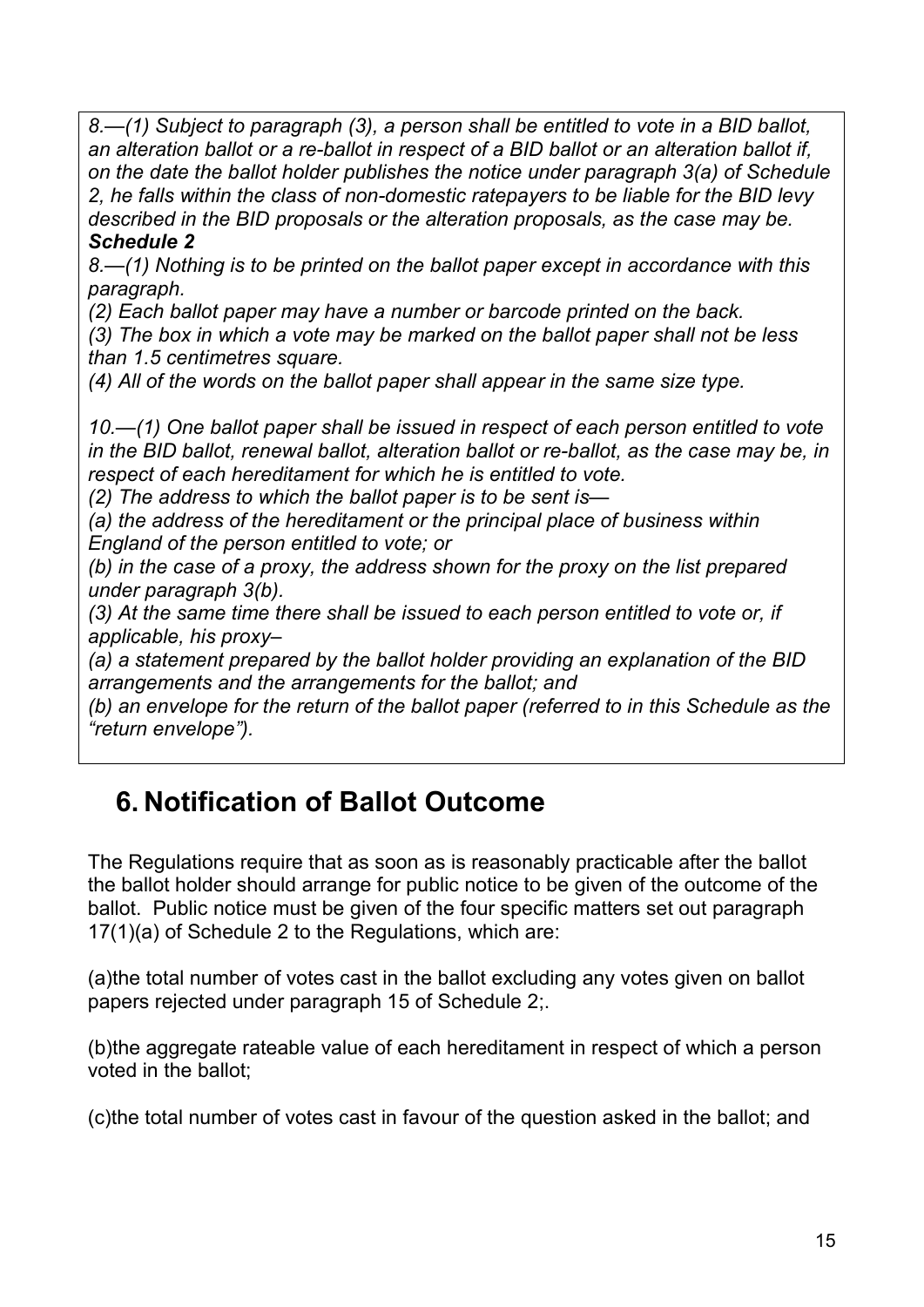(d)the aggregate rateable value of each hereditament in respect of which a person voting in the ballot has voted in favour of the question asked.

The Regulations do not currently prescribe the manner of publication or the period for which such publication should remain in the public domain. Best practice has shown that, in addition to publication of the outcome by the ballot holder, the BID proposer should look to exploit all media and social media options. They should ensure that all businesses on the ballot voter list are made aware of the outcome as soon as possible.

Best practice also suggests that the Local Authority , as a minimum, should place the outcome of the ballot on their website as soon as the outcome is known. They should also consider other options via social media and publicising in the local newspaper.

## **7. Declaring a Ballot Void**

There is a 28 day period immediately after the ballot result announcement during which a request to the Secretary of State to declare the ballot void can be made. The request can be made by either the BID proposer/body, at least 5% of the voters, or the local authority and this request needs to be made in writing to the Secretary of State. The request must set out the basis of the challenge which must be a perceived material irregularity in the ballot process. A material irregularity means either that there has been a contravention of the regulations which is likely to have had a significant effect on the voting and/or that persons other than those entitled to vote have purported to vote or persons entitled to vote have been prevented from voting or hindered from doing so freely in accordance with their own opinion and that this is likely to have caused a significant impact on the result of the ballot. On receipt of a request, the Secretary of State is required to notify the BID proposer and the local authority and then a further 28 days are available for written representations to be made and 14 days thereafter in response. If the Secretary of State declares the ballot void, a re-ballot must be held.

### *Regulation 9*

*9.—(1) Subject to paragraph (3), the Secretary of State may declare void a BID ballot, renewal ballot, alteration ballot or re-ballot if it appears to him that a material irregularity has occurred.* 

*(2) In this regulation, "material irregularity" means—*

*(a) a contravention of any requirement of these Regulations which, in the Secretary of State's opinion, means it is likely that voting in the BID ballot, renewal ballot, alteration ballot or re-ballot, as the case may be, has been affected to a significant extent by the contravention;* 

*(b) persons other than persons entitled to vote have purported to vote in the BID ballot and, in the Secretary of State's opinion, it is likely that the result of the BID*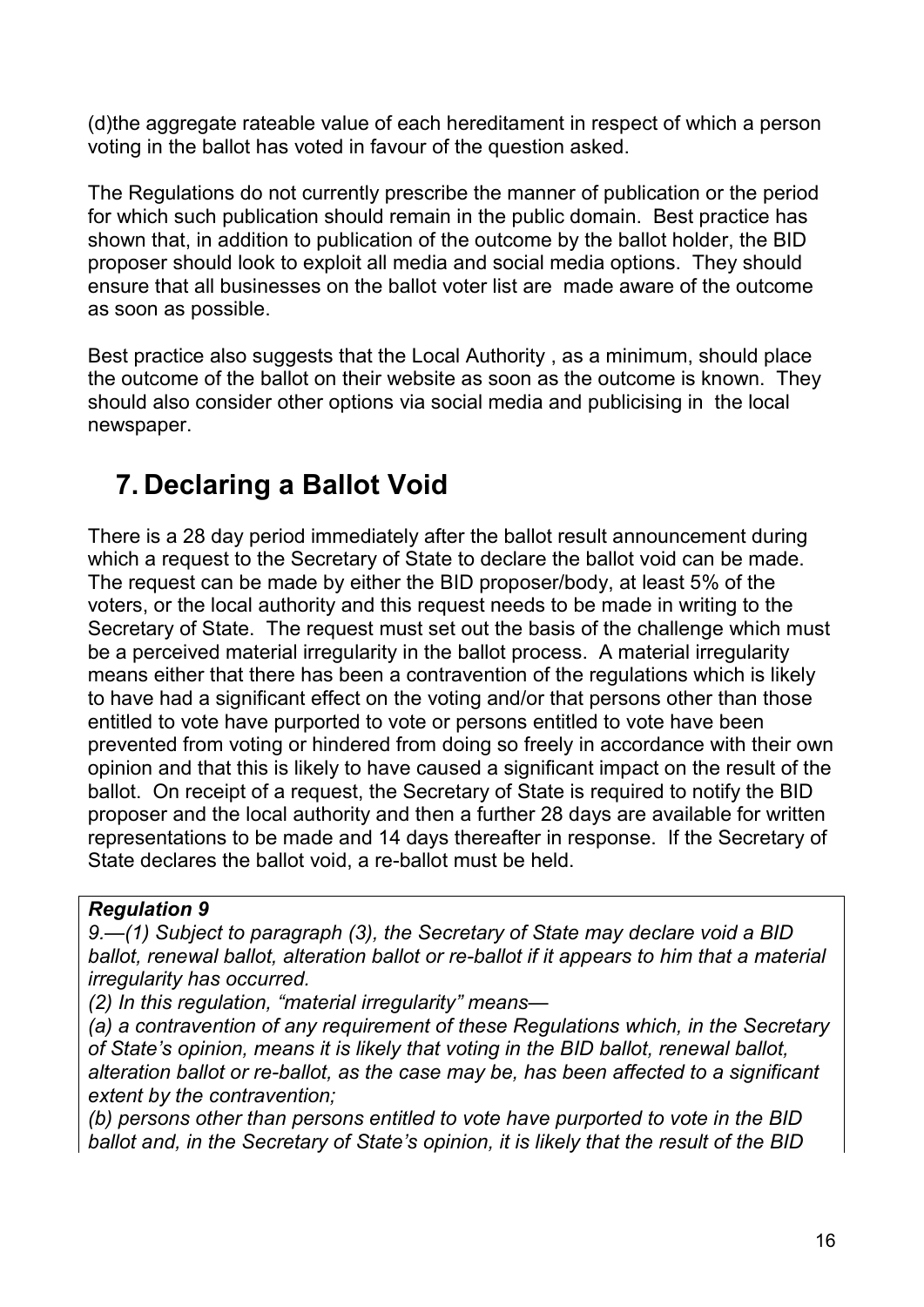*ballot, renewal ballot, alteration ballot or re-ballot, as the case may be, has been affected to a significant extent; or* 

*(c) persons entitled to vote have been prevented from voting or hindered from doing so freely in accordance with their own opinion and, in the Secretary of State's opinion, it is likely that the result of the BID ballot, renewal ballot, alteration ballot or re-ballot, as the case may be, has been affected to a significant extent.* 

*(3) Paragraph (1) shall not apply unless, by the date which is 28 days after the notice of the result is published pursuant to paragraph 17 of Schedule 2, a person ("the complainant"), being a person or group of persons referred to in paragraph (4), has made a request (by notice given in writing) to the Secretary of State to exercise his powers under this regulation, specifying the reason for such a request. (4) The persons mentioned in paragraph (3) are—*

*(a) the BID proposer or the BID body;* 

*(b) at least 5 per cent. of the number of persons entitled to vote in the BID ballot, renewal ballot, alteration or re-ballot, as the case may be; or* 

*(c) the relevant billing authority.*

*(5) On receipt of a request under paragraph (3) the Secretary of State shall notify the complainant, the relevant billing authority and the BID proposer or the BID body, as the case may be, in writing that he has received the request and send a copy to each of them.* 

*(6) Where two or more requests relate to the same ballot, the Secretary of State may decide those requests together.* 

*(7) Within 28 days of the date of the notice given by the Secretary of State under paragraph (5) the complainant, the relevant billing authority and the BID proposer or the BID body, as the case may be, may serve on the Secretary of State written representations in respect of the request.* 

*(8) A copy of the representations made by one party shall be sent by the Secretary of State to the other parties and shall be accompanied by a statement explaining the effect of paragraph (9).* 

*(9) Any party to whom a copy of representations is sent under paragraph (8) may within 14 days of receiving them serve on the Secretary of State further written representations in reply and the Secretary of State shall send a copy of any such further representations to the other parties.* 

*(10) The Secretary of State shall notify the complainant, the relevant billing authority and the BID proposer or the BID body, as the case may be, in writing of his decision and where he declares void a BID ballot, renewal ballot, alteration ballot or re-ballot, he shall notify the relevant billing authority in writing requiring it to arrange for a re-ballot or, as the case may be, a further re-ballot to be held.*

*(11) Where the Secretary of State declares void a BID ballot, a renewal ballot, an alteration ballot or a re-ballot in relation to such a ballot and he is of the opinion that the material irregularity was caused by the actions or omissions of the BID proposer or BID body, as the case may be, he shall issue a notice in writing to that effect with his decision notice and, he shall include in the notice an explanation of the effect of regulation 10.* 

*(12) Where the Secretary of State declares void a BID ballot, a renewal ballot, an alteration ballot or a re-ballot in relation to such a ballot—*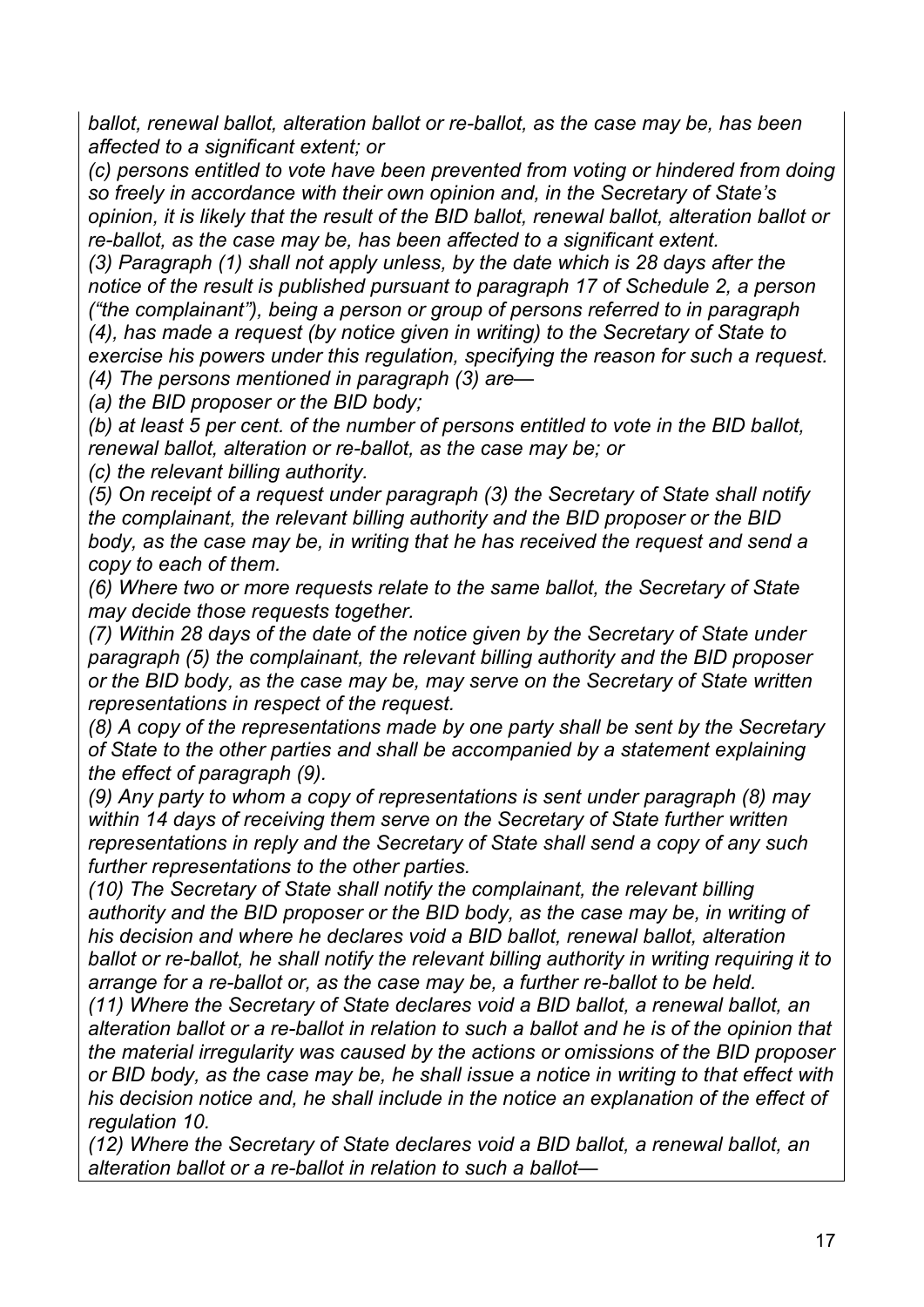*(a) the BID arrangements, the renewed BID arrangements or the alterations to the BID arrangements, to which the ballot declared void relates, shall not come into force on the commencement date; and* 

*(b) subject to paragraph (13), the BID arrangements, the renewed BID arrangements or the alterations to the BID arrangements, if subsequently approved in the re-ballot, shall come into force on such day as the relevant billing authority determines.* 

*(13) The day determined under paragraph (12) shall be no later than a year after the date of the notice of the result is published pursuant to paragraph 17 of Schedule 2.*

### **8. Termination Procedures**

The local authority has a role defined in the Regulations in pursuing termination procedures in the event that the BID has insufficient funds and/or is unable to deliver the services. The termination arrangements require the local authority to run a consultation with 'appropriate' business representatives and to give a notice of 28 days.

#### *Termination of BID arrangements (Reg 18)*

*18.—(1) The relevant billing authority may terminate BID arrangements where— (a) in the opinion of the authority, the BID body will have insufficient finances to meet its liabilities for the current chargeable period and the authority has— (i) offered the BID body a reasonable opportunity to arrange for financing the shortfall or for a reduction in the works or services under the BID arrangements which is sufficient to offset the shortfall; and* 

*(ii) given those persons who are liable to the BID levy an opportunity, at a public meeting, to make representations in relation to the termination of the BID arrangements; or* 

*(b) the authority is unable, due to any cause beyond the control of the authority, to provide works or services which are necessary for the BID to continue and the authority has—*

*(i) where there is a BID body, consulted the BID body and conducted a consultation with such representatives of the business community for the geographical area of the BID as the authority considers appropriate; and* 

*(ii) where a local authority BID body is responsible for implementing the BID arrangements, conducted a consultation with such representatives of the business community for the geographical area of the BID as the authority considers appropriate.*